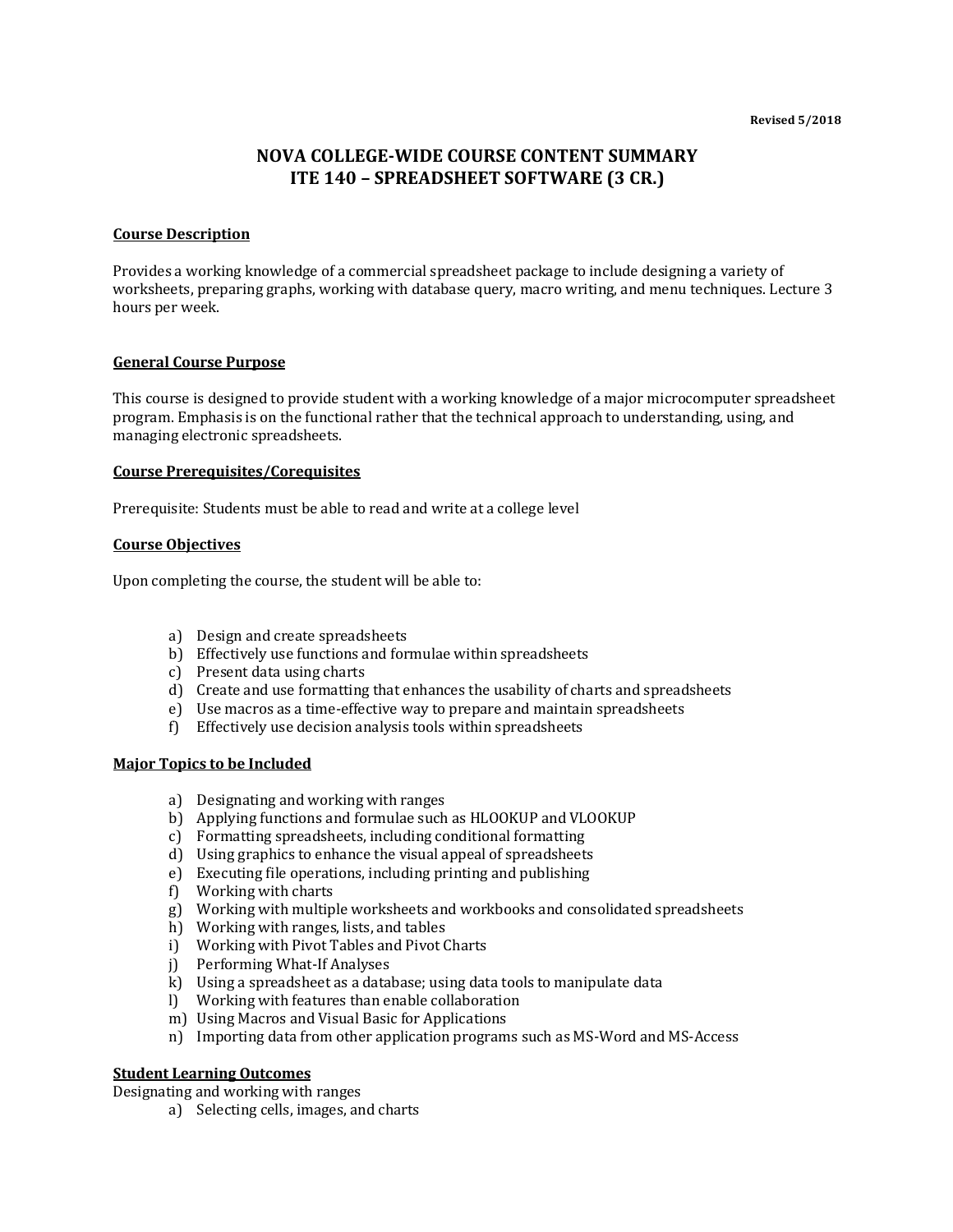- b) Performing Move, Copy, and Paste operations
- c) Using reviewing tools such as spell check
- d) Using Find and Replace features for content and formats
- e) Inserting special characters and symbols
- f) Navigating through a data range
- $\overrightarrow{g}$  Printing a data range
- h) Creating and using range names

# Applying functions and formulas

- a) Creating formulae using the SUMIF, COUNTIF, MATCH and INDEX functions
- b) Moving and copying functions and formulae
- c) Using operator precedence in formulae
- d) Using relative, absolute and mixed references
- e) Using math and statistical functions
- f) Using logical and financial functions such as PMT, FV, and PV
- g) Using text functions
- h) Using nested functions such as IF
- i) Validating data
- i) Auditing worksheet formulas

# Formatting spreadsheets, including conditional formatting

- a) Changing fonts and page setup
- b) Using AutoFill, AutoFormat and series
- c) Formatting columns and rows
- d) Merging cells and working with cell alignment
- e) Applying borders and shading
- f) Adding headers and footers
- g) Applying conditional formatting

# Using graphics to enhance the visual appeal of spreadsheets

- a) Inserting and formatting Clip Art
- b) Inserting and formatting Pictures
- c) Inserting and formatting SmartArt
- d) Inserting and formatting WordArt
- e) Inserting and formatting Shapes

Executing file operations, including printing and publishing

- a) Saving a worksheet using the default type or different format
- b) Using page setup features to change settings
- c) Creating and deleting manual and automatic page breaks
- d) Previewing and printing or publishing a worksheet

## Working with charts

- a) Analyzing worksheet data in order to apply appropriate chart type
- b) Creating charts
- c) Editing chart data and objects
- d) Moving and copying charts

Working with multiple worksheets and workbooks

- a) Renaming and rearranging worksheet tabs
- b) Moving and deleting worksheets
- c) Grouping and ungrouping worksheets
- d) Moving and copying worksheet groups
- e) Managing the workspace
- f) Using links with multiple worksheets and workbooks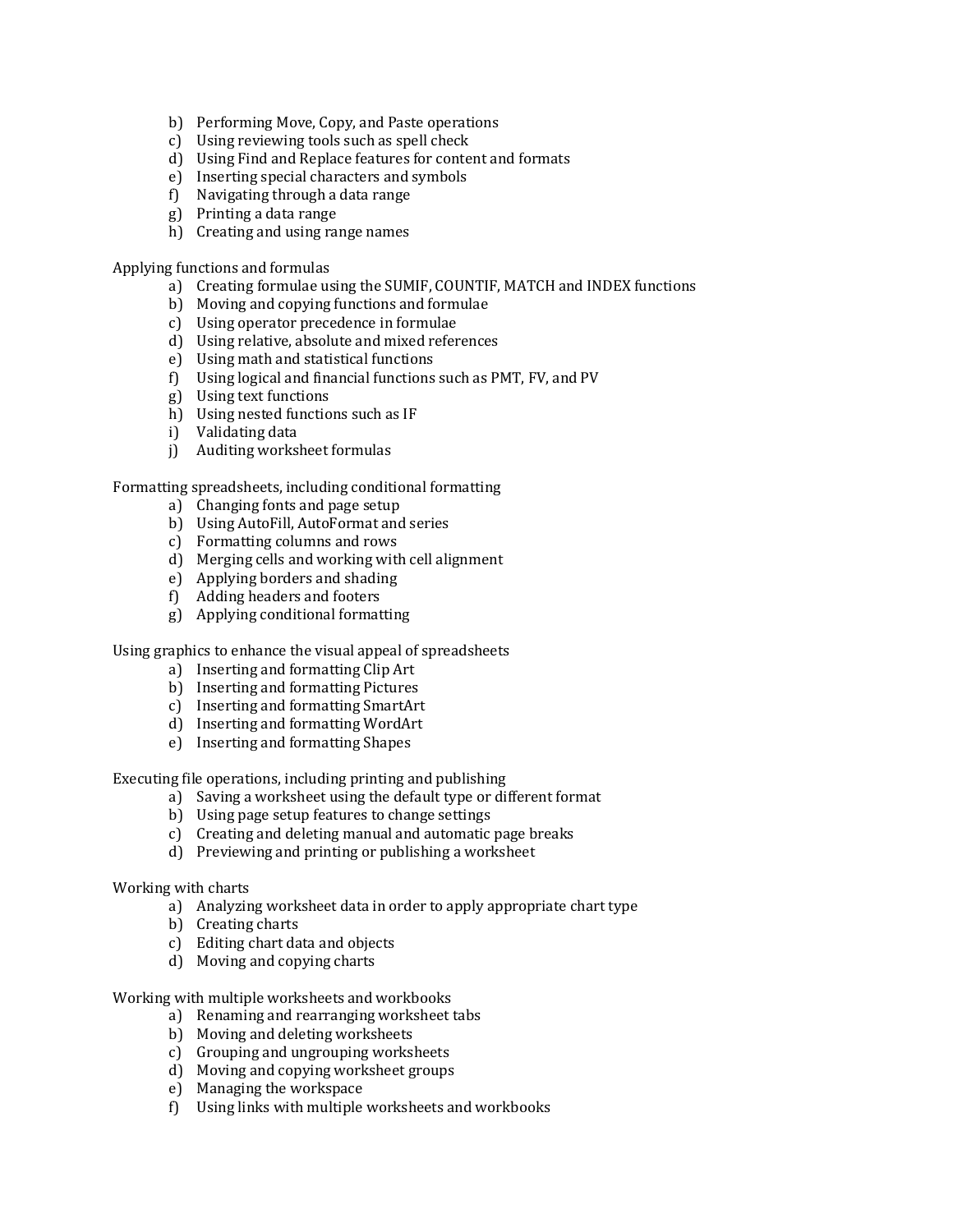g) Creating 2-D and 3-D references

Working with Ranges, Lists, and Tables

- a) Sorting a range/list/table
- b) Applying Auto filter to a range/list/table
- c) Applying an Advanced filter to a range/list/table
- d) Using AutoFilter to select data based on content and format
- e) Applying subtotals to a list of data
- f) Creating custom views

Working with PivotTables and PivotCharts

- a) Creating and manipulating PivotTables
- b) Creating and manipulating PivotCharts
- c) Applying Trendlines to a PivotChart

Performing What-If Analysis

- a) Using Goal Seek to perform a What-If Analysis
- b) Using Solver to find the optimal solution for a complex problem
- c) Using the Scenario Manager to analyze data involving multiple scenarios
- d) Using the Scenario Manager to create Summary Reports and Scenario PivotTable
- e) Creating One Variable and Two Variable Data Tables

Using a spreadsheet as a database and using data tools to manipulate data

- a) Applying proper design of a spreadsheet database
- b) Manipulating columns of data
- c) Filtering and extracting data
- d) Sorting data
- e) Applying data validation features within a spreadsheet database
- $f$  Finding and eliminating duplicate records

Working with features that enable collaboration

- a) Protecting worksheets and workbooks
- b) Sharing workbooks
- c) Using tools such as Tracking Changes and adding Comments
- d) Creating and using Templates
- e) Uploading a workbook to SkyDrive

Using Macros and Visual Basic for Applications

- a) Recording and executing a macro
- b) Viewing and printing the VBA code for a macro
- c) Applying appropriate security levels within Excel to control macro execution
- d) Customize the Quick Access Toolbar with a Macro button
- e) Add Form Controls and ActiveX Controls
- f) Edit properties of Form Controls and ActiveX Controls

Interchanging data with other application programs

- a) Using Object Linking and Embedding to share data between worksheets and files
- b) Creating and editing Hyperlinks
- c) Merging data with other documents

## **EXTRA TOPICS (optional)**

a) Macro programming using the Visual Basic language